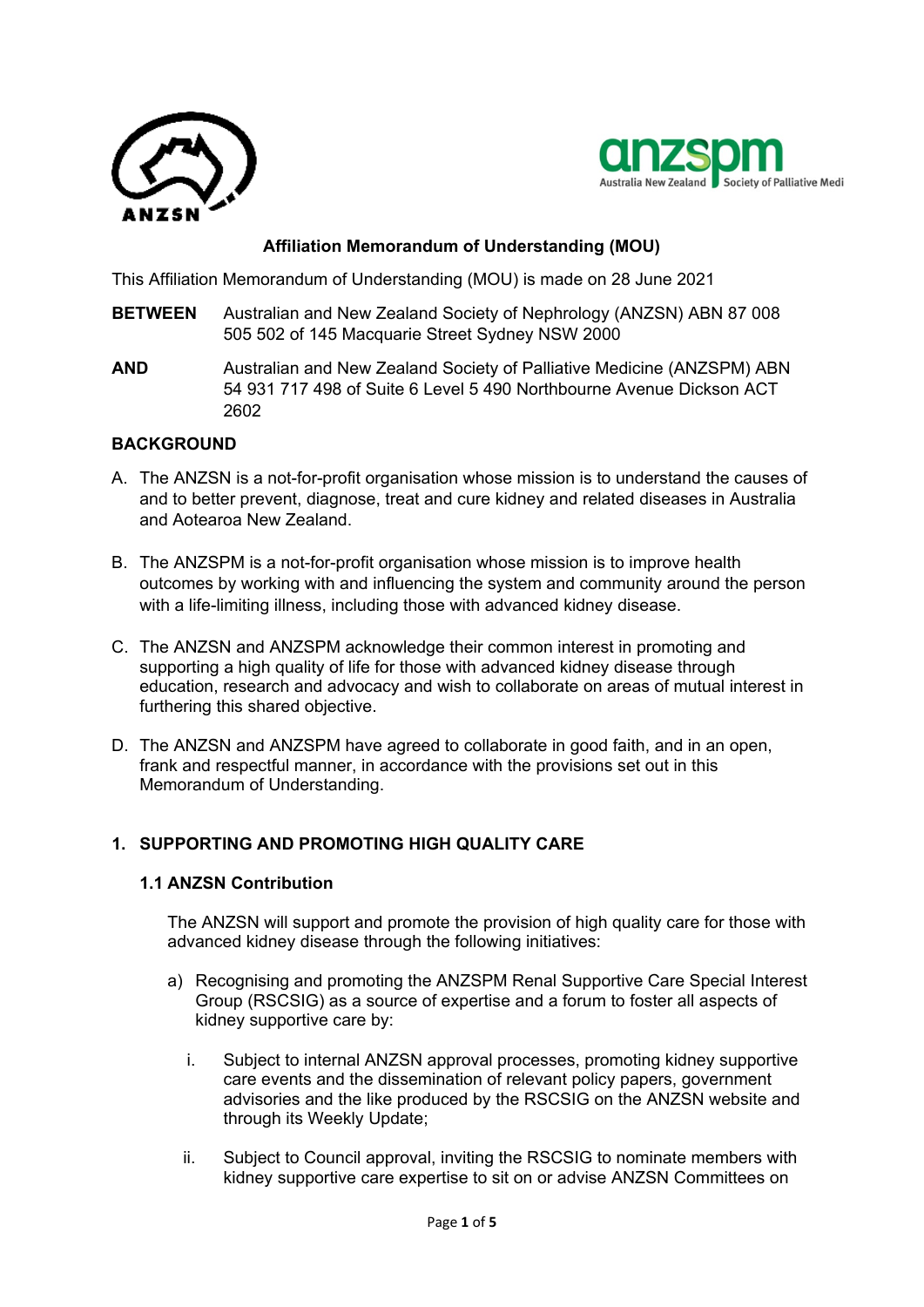matters relating to education, research and policy in the area of kidney supportive care;

- iii. Subject to the endorsement of the relevant ANZSN advisory committee, inviting members of the RSCSIG to present at ANZSN conferences, including but not limited to the Annual Scientific Meeting, Home Dialysis Conference and the Dialysis Nephrology and Transplantation Workshop;
- iv. Subject to the endorsement of the relevant ANZSN advisory committee, inviting members of the RSCSIG to present at ANZSN education programs, including but not limited to the ANZSN Nephrology and Transplantation Update Course, the Basic Course and the Advanced Course;
- b) Collaborating with the ANZSPM to advocate, at a national, state and/or territory level in Australia and Aotearoa New Zealand, for investments in education, research and policy to support high quality care for those with advanced kidney disease, subject always to the mutual agreement of the ANZSN and the ANZSPM.

### **1.2 ANZSPM Contribution**

The ANZSPM will support and promote the provision of high quality care for those with advanced kidney disease through:

- a) Maintaining the ANZSPM RSCSIG to:
	- i. provide a forum for members to learn and disseminate information on all aspects of kidney supportive care;
	- ii. identify and promote leading practices in all aspects of kidney supportive care;
	- iii. develop and deliver educational programs for health professionals on kidney supportive care; and
	- iv. develop position papers to promote investment in kidney supportive care related research, education and service improvements.
- b) Providing advice to the ANZSN on matters relating to kidney supportive care when requested by the ANZSN.
- c) Inviting ANZSN members to join the RSCSIG as a means of fostering and supporting learning and the exchange of ideas on matters specific to kidney supportive care.
- d) Inviting ANZSN Council to nominate ANZSN members to present at ANZSPM conferences or provide advice/membership for ANZSPM committees, where relevant to kidney disease patients.
- e) Collaborating with the ANZSN to advocate, at a national, state and/or territory level in Australia and Aotearoa New Zealand, for investments in education, research and policy to support high quality care for those with advanced kidney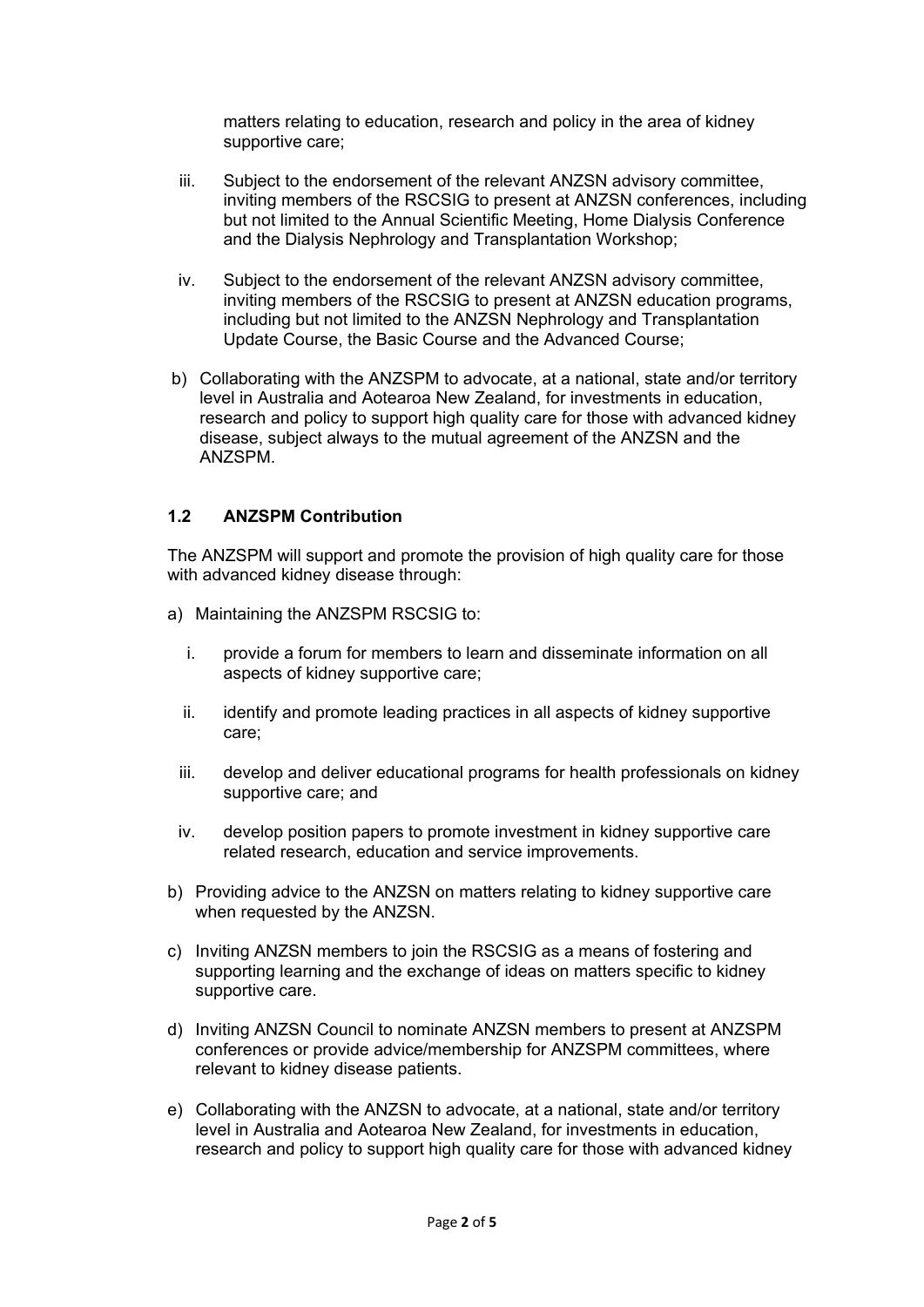disease, subject always to the mutual agreement of the ANZSN and the ANZSPM.

## **1.3 Recognition of the Affiliation**

a) The ANZSN and the ANZSPM agree to publicise their affiliation as set out in this MOU through the inclusion of a statement, accompanied by each other's logo and a link to each other's website as follows:

*Working together to promote kidney supportive care for those with advanced kidney disease*

> i. Society will not use the other's name and logo in any other context without the express prior approval of the ANZSN and ANZSPM Councils.

#### **2. Responsibilities**

- 2.1 Each organisation which is party to this MOU is responsible for its own expenses related to this MOU. There will not be an exchange of funds between the parties for tasks associated with this MOU. Any exchange of funding between the parties will be by way of separate written agreement.
- 2.2 This affiliation relationship is not a financial, commercial, sponsorship or marketing relationship. It does not constitute endorsement by ANZSN or ANZSPM of the other organisation, its services or products, and neither of the affiliates will engage in conduct that suggests otherwise.
- 2.3 Each party will appoint a person to serve as the official contact and coordinate the activities of each organisation in carrying out this MOU:

ANZSN:

Contact: Executive Officer, ANZSN

PH: 02 (9241 2586)

Email: [anzsn@nephrology.edu.au](mailto:anzsn@nephrology.edu.au)

As the official contact the ANZSN Executive Officer will liaise with the following in securing relevant advice and approvals:

- a) ANZSN Council Portfolio Lead, Kidney Supportive Care in relation to this MOU, the annual review process and any revisions;
- b) Chair, ANZSN Policy and Quality Committee in relation to policy, practice and quality and safety matters;
- c) Chair, ANZSN Education and Training Committee in relation to education and training and the conduct of the Nephrology and Transplantation Update Course, the Basic Course, Advanced Course and HD Academy;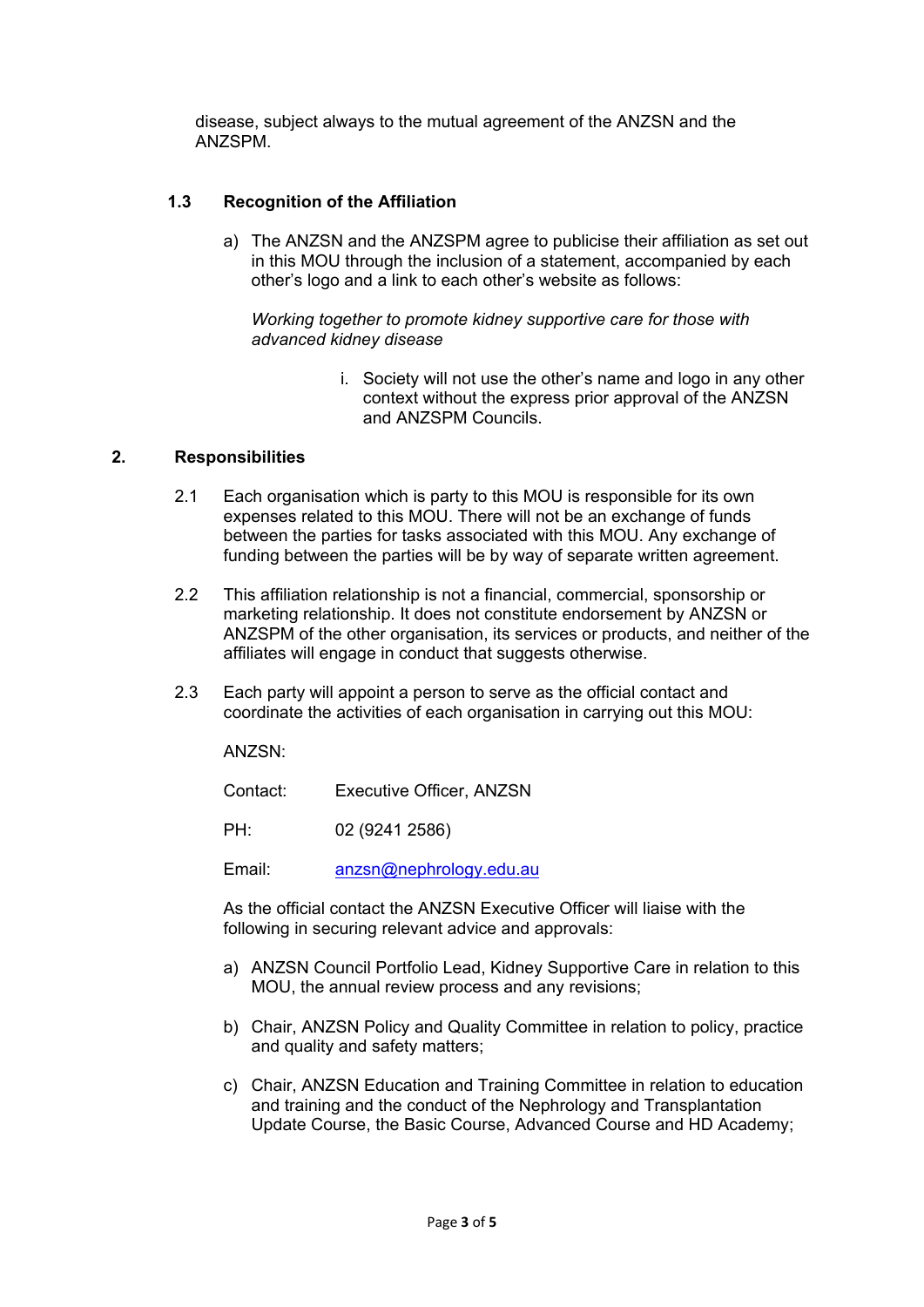- d) Chair, ANZSN Scientific Program and Awards Committee in relation to the program planning for the Society's Annual Scientific Meeting and Home Dialysis Conference; and
- e) Co-Chairs, ANZSN Research Advisory Committee in relation to research matters.

ANZSPM:

Contact: Chief Executive Officer, ANZSPM

PH: 02 6189 2244

Email: [ceo@anzspm.org.au](mailto:ceo@anzspm.org.au)

As the official contact the ANZSPM CEO (or delegate) will liaise with the following:

- a) Chair, Kidney Supportive Care Interest Group or delegate in relation to the Group's operations, support and programs; and
- b) ANZSPM Council in relation to SIG program oversight, including reporting and for approval of activities and initiatives.

### **3. Term of Understanding**

- 3.1 The term of this MOU is for a period of three years from the effective date of this MOU and may be extended upon written mutual agreement. It shall be reviewed at least annually.
- 3.2 Either organisation may terminate this MOU in writing, without notice or cause, and without penalties or liabilities. Upon termination the relationship of affiliation between the organisations ceases.

### **Authorisation**

The signing of this MOU is not a formal or legally binding undertaking. It implies that the signatories, and their respective organisations, will strive to reach, to the best of their ability, the objectives stated in the MOU.

On behalf of the organisation I represent, I wish to sign this MOU and contribute to its further development.

ANZSN:

March 2

Professor Neil Boudville

President, ANZSN

Date: 28 June 2021

\_\_\_\_\_\_\_\_\_\_\_\_\_\_\_\_\_\_\_\_\_\_\_\_\_\_\_\_\_\_\_\_\_\_\_\_\_\_\_\_\_\_ \_\_\_\_\_\_\_\_\_\_\_\_\_\_